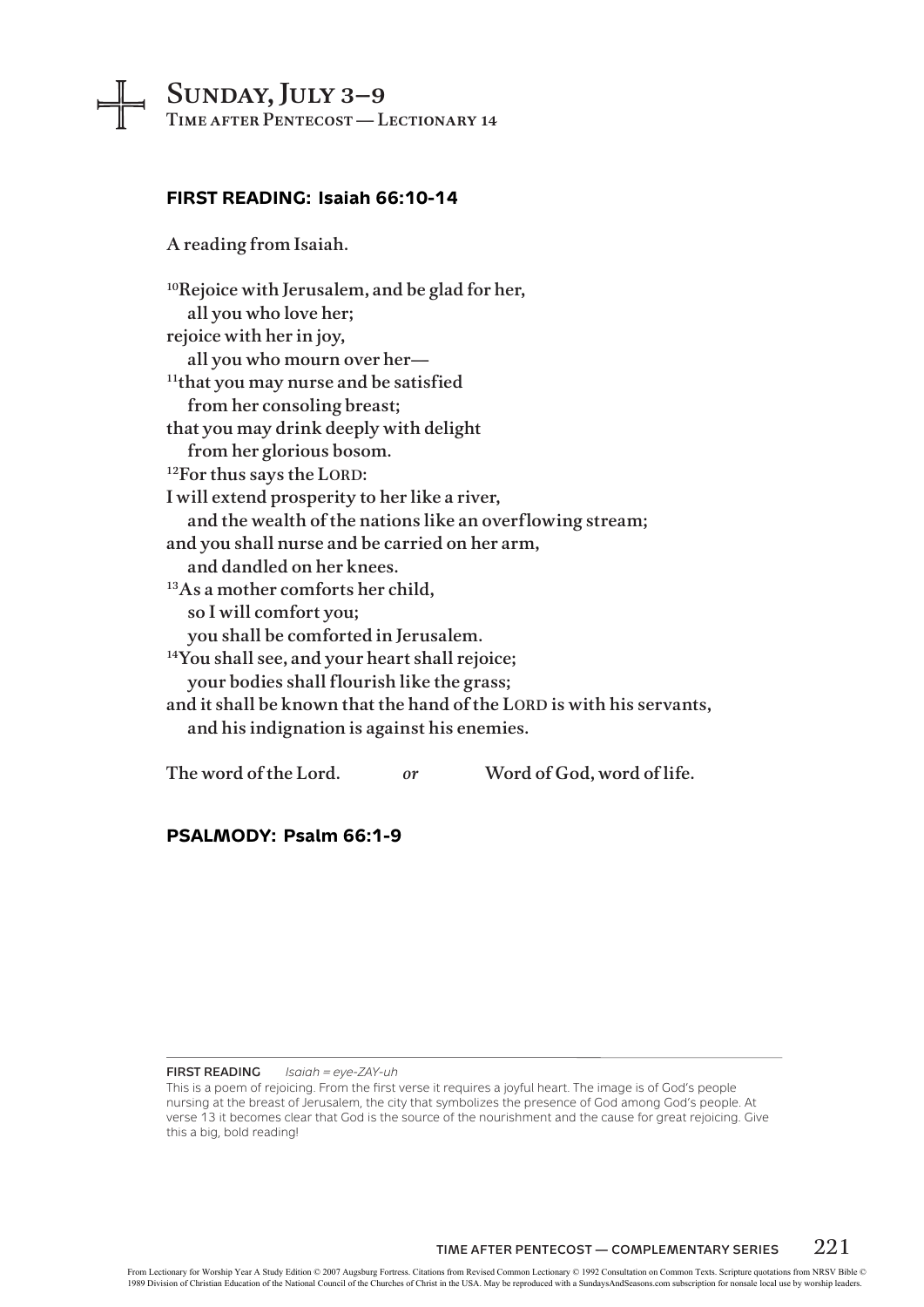# **SECOND READING: Galatians 6:[1-6] 7-16**

A reading from Galatians.

[ 1My friends, if anyone is detected in a transgression, you who have received the Spirit should restore such a one in a spirit of gentleness. Take care that you yourselves are not tempted. 2Bear one another's burdens, and in this way you will fulfill the law of Christ. 3For if those who are nothing think they are something, they deceive themselves. 4All must test their own work; then that work, rather than their neighbor's work, will become a cause for pride. 5For all must carry their own loads. 6Those who are taught the word must share in all good things with their teacher.]

7Do not be deceived; God is not mocked, for you reap whatever you sow. 8If you sow to your own flesh, you will reap corruption from the flesh; but if you sow to the Spirit, you will reap eternal life from the Spirit. 9So let us not grow weary in doing what is right, for we will reap at harvest time, if we do not give up. <sup>10</sup>So then, whenever we have an opportunity, let us work for the good of all, and especially for those of the family of faith.

11See what large letters I make when I am writing in my own hand!  $12$ It is those who want to make a good showing in the flesh that try to compel you to be circumcised only that they may not be persecuted for the cross of Christ. <sup>13</sup>Even the circumcised do not themselves obey the law, but they want you to be circumcised so that they may boast about your flesh. <sup>14</sup>May I never boast of anything except the cross of our Lord Jesus Christ, by which the world has been crucified to me, and I to the world. <sup>15</sup>For neither circumcision nor uncircumcision is anything; but a new creation is everything! 16As for those who will follow this rule peace be upon them, and mercy, and upon the Israel of God.

The word of the Lord. *or* Word of God, word of life.

### **Second Reading** *Galatians = guh-LAY-shunz*

There is a considerable amount of instruction in these verses and therein lies the challenge for the reader. It is crucial that these lessons be laid out lovingly. Celebrate "a spirit of gentleness," "work(ing) for the good of all." The author is obviously making every effort to speak the truth in love.